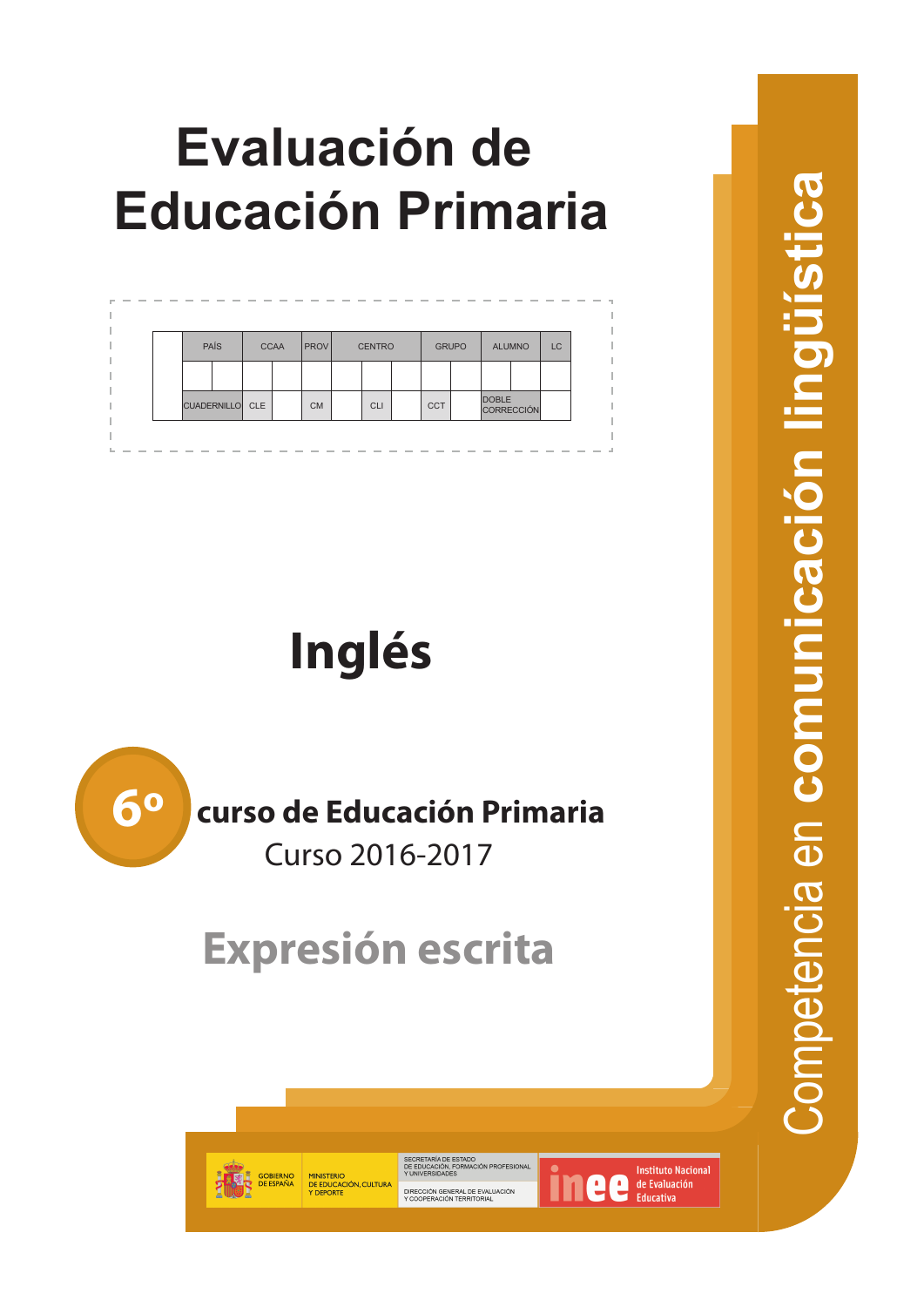## **INSTRUCCIONES**

En esta actividad vas a escribir dos textos. A continuación, te daremos algunas indicaciones sobre cómo debes hacerlo:

- Evita las repeticiones.
- Usa adecuadamente signos de puntuación: punto y seguido para separar frases, punto y aparte para separar párrafos y comas cuando sea necesario.
- Utiliza un vocabulario apropiado a las tareas.
- Evita las faltas de ortografía: pon mucha atención y repasa el texto cuando hayas terminado.
- Escribe con letra clara y cuida la presentación: no realices borrones y respeta los márgenes.

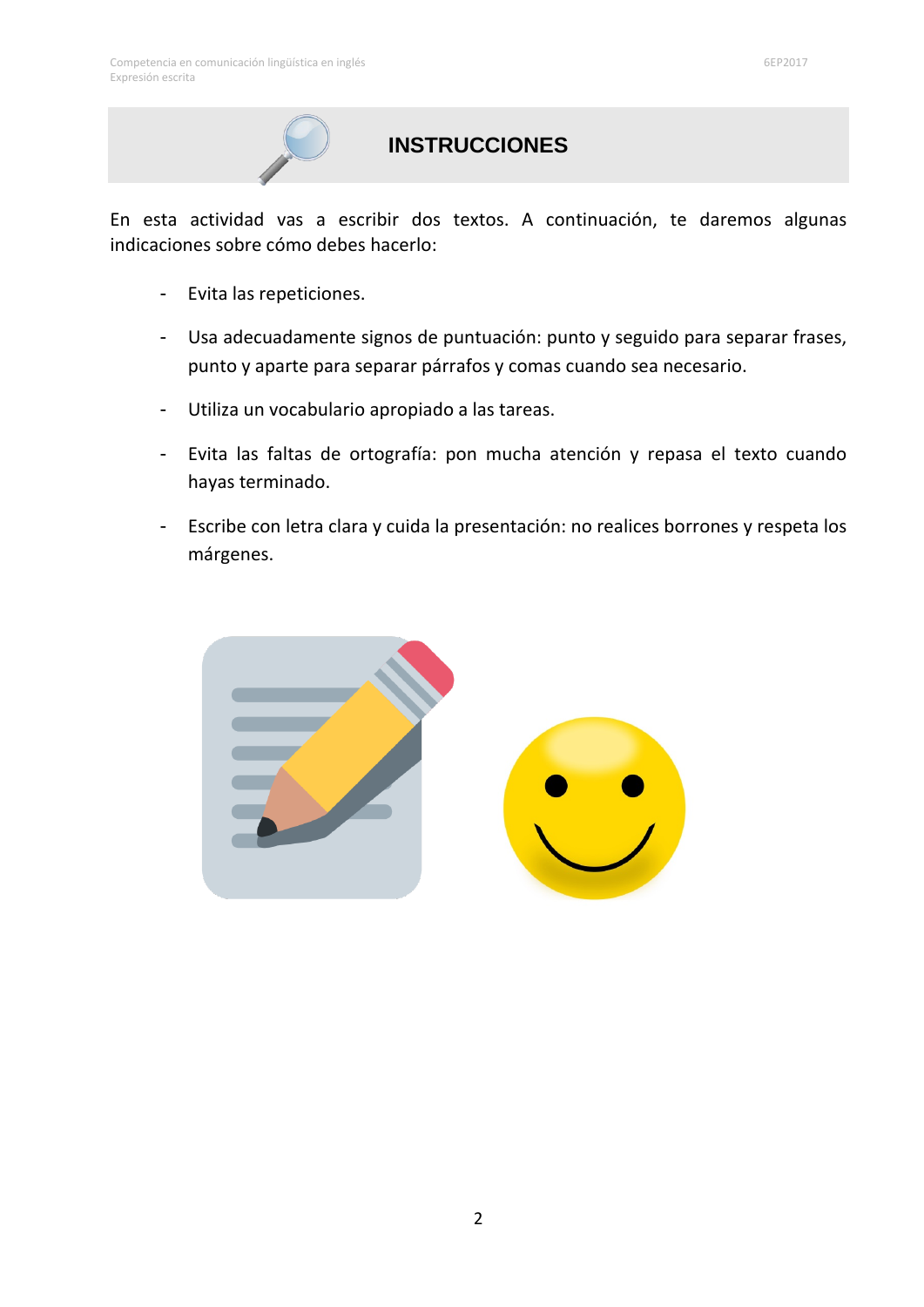### **COME TO SPAIN!**

You have an English friend, Peter. You really want him to come to visit you in Spain. **Write an e-mail inviting him to come to Spain**.

Describe the things you plan to do together:

- Activities to do (at least 2 examples, use your own ideas).
- Places to visit (at least 2 examples, use your own ideas).
- Food you can eat in Spain (at least 2 examples, use your own ideas).

#### **Write between 40 and 50 words.**

#### **REMEMBER:**

- Use **future tenses** to explain your plans for the holidays.
- $\triangleright$  Add some more detailed information (what, where, when, how, with who...).
- Be careful with **punctuation**, **capital letters and spelling.**
- $\triangleright$  Use linking words (and, or, but, so...) to connect your ideas.
- $\triangleright$  Be polite: salutations are important (at the beginning and at the end).

| From:<br>To:<br>Subject: | Peter<br>Re: Come to Spain! |
|--------------------------|-----------------------------|
|                          |                             |
|                          |                             |
|                          |                             |
|                          |                             |
|                          |                             |
|                          |                             |
|                          |                             |
|                          |                             |
|                          |                             |
|                          |                             |

| 6EI101<br>0-1         |  |
|-----------------------|--|
| 6EI102<br>0-1         |  |
| 6E1103<br>$0 - 1 - 2$ |  |
| 6EI104<br>0-1         |  |
| 6E1105<br>$0 - 1$     |  |
| 6EI106<br>$0 - 1 - 2$ |  |
| 6EI107<br>$0 - 1$     |  |
| 6E1108<br>$0 - 1 - 2$ |  |
| 6E1109<br>$0 - 1 - 2$ |  |
| 6EI110<br>$0 - 1$     |  |